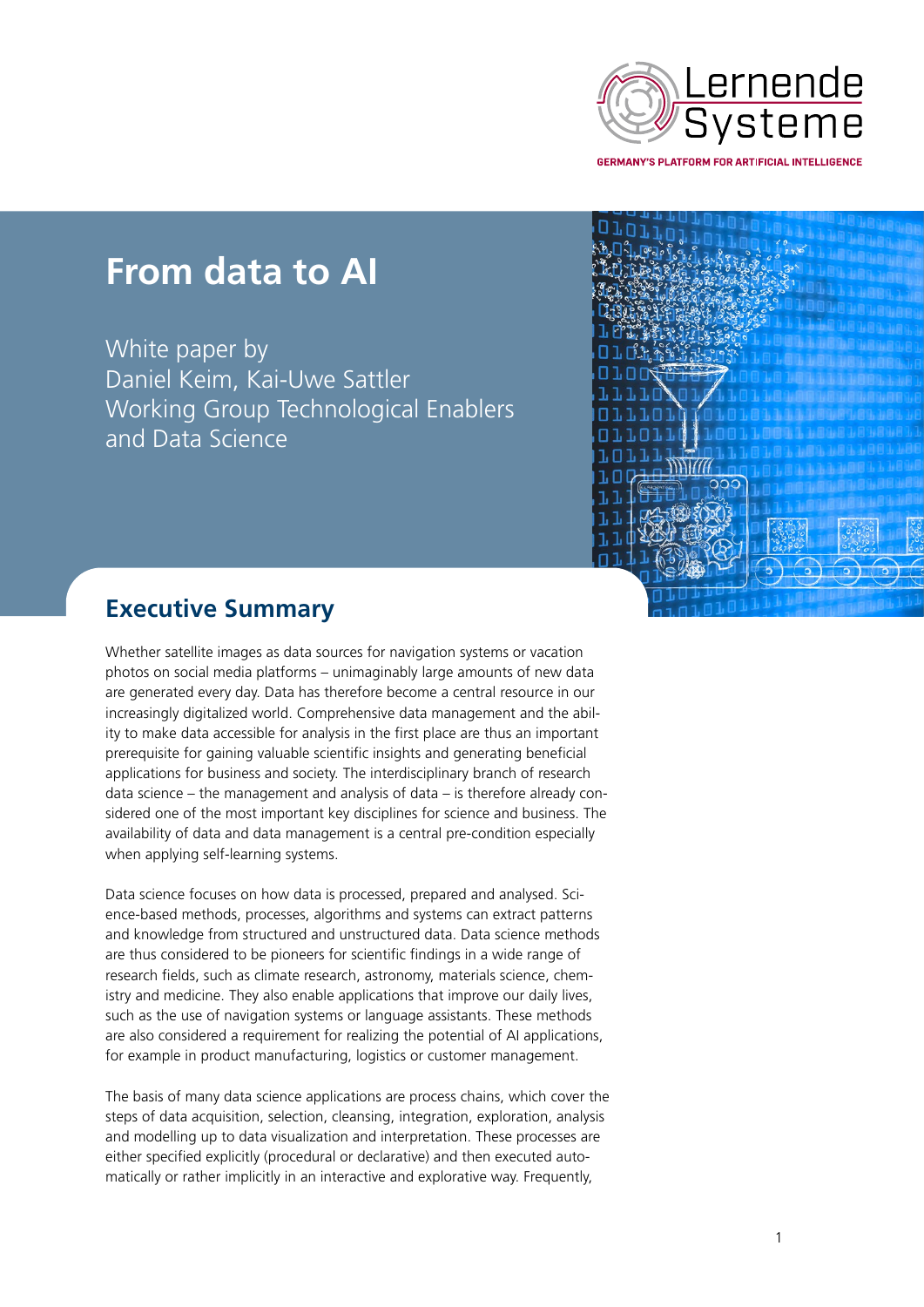these processes are not static procedures, such as extract, transform, and load (ETL) processes in data warehousing, but interactive processes that require human intervention and decisions ("human-in-the-loop"). In some cases, however, these also consist of iterative processes with feedback loops in order to change data, methods or parameters if necessary, to obtain new training data or to update models with new data. Such interventions need continuous monitoring and evaluation of each individual steps' results, e.g. the quality of the input data or the quality of the model.



During such processes a variety of methods from different areas are used. Examples are:

- signal processing methods, e.g. for filtering data
- data integration methods
- $\blacksquare$  statistical methods for characterizing data, deriving key figures or features, time series analysis etc.
- data visualization methods for visual data exploration
- $\blacksquare$  data mining and machine learning methods for data cleansing (e.g. replacement of missing values, duplicate detection)
- $\blacksquare$  methods for the actual modelling

The selection and acquisition of data – for example as training data – plays an important role in these processes just as ensuring data quality. In addition to data profiling and data cleaning, integrating and enriching data is important in order to access and merge the often heterogenous data. In this context, semantic technologies such as knowledge graphs are also used, the facts of which are used, among other tasks, to validate, evaluate and annotate data. Data collections and knowledge bases such as Wikidata, Freebase, DBpedia or YAGO provide extensive facts, e.g. for data preparation.

The field of data engineering covers specifically methods and processes for the acquisition, management, storage, preparation, enrichment and provision of data. It focuses on questions of high-performance and reliable infrastructures for data management. These infrastructures are fundamental for the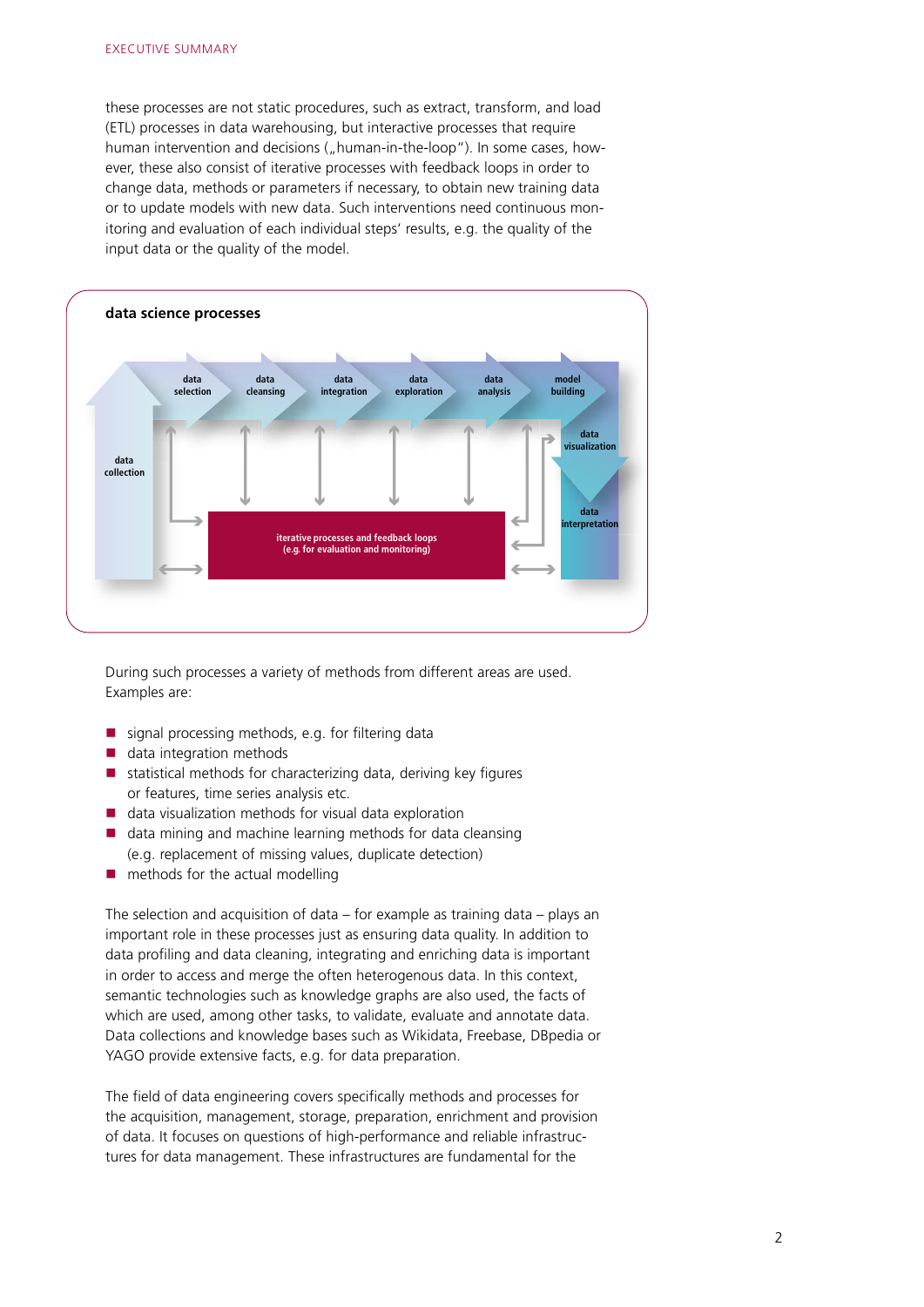efficient support of data science processes and methods for the management and preparation of data and models. Data engineering is therefore used in the following as a generic term for data management, data integration and data preparation. In addition, visual exploration and visual analysis of data and models is essential (Visual Analytics) to assess the data quality and models, to interact effectively with data and models or to derive new training data.

**In order to understand data science applications, assess their quality and thus confirm their trustworthiness, we need a deep understanding of each individual component of a data science process and an equally deep understanding of the interaction of these components. It is therefore important to understand the process chain as a whole.**

Among the central methods and techniques that are fundamental for data science – and thus also for Artificial Intelligence – are:

- data management: This includes storage technologies, data structures, techniques for the physical design of databases such as caching, replication, indexing, data compression, partitioning for distributed and parallel data storage as well as precomputation and materialization of frequently used data. This also applies to the management of training data and models.
- **data preparation:** Techniques for data profiling and data cleaning using statistical procedures and methods of machine learning, techniques of data integration via the combination and linking of data up to heterogeneous systems.
- **P** performance and scaling: Data management systems are optimized for high-performance and scalable processing of large amounts of data. On the one hand this is achieved by distribution and parallelization of the processing. In addition to distributed or parallel database systems, this also includes platforms for distributed processing in cluster environments such as Apache Spark or the successful German development Flink as well as data infrastructures for cloud computing. There is also a close connection to distributed machine learning. On the other hand, this includes the efficient use of modern hardware (e.g. in the form of main memory databases, the use of GPU- or FPGA-based accelerators, as well as multi-core and cluster systems). It also includes the online processing of data streams, such as those found in the Internet of Things, Industry 4.0-scenarios or social media platforms. Increasingly, special hardware architectures such as tensor computing units and neuromorphic systems play an important role, too.
- $\blacksquare$  optimization and execution of complex processes: The development and execution of complex data processing pipelines is supported by declarative query processing including analytics methods (e.g. online analytical processing, OLAP) and data flow models (as in Spark or Flink). This also applies to the support of continuous machine learning. While using AI applications, data is generated which can be used as training data for continuous learning systems.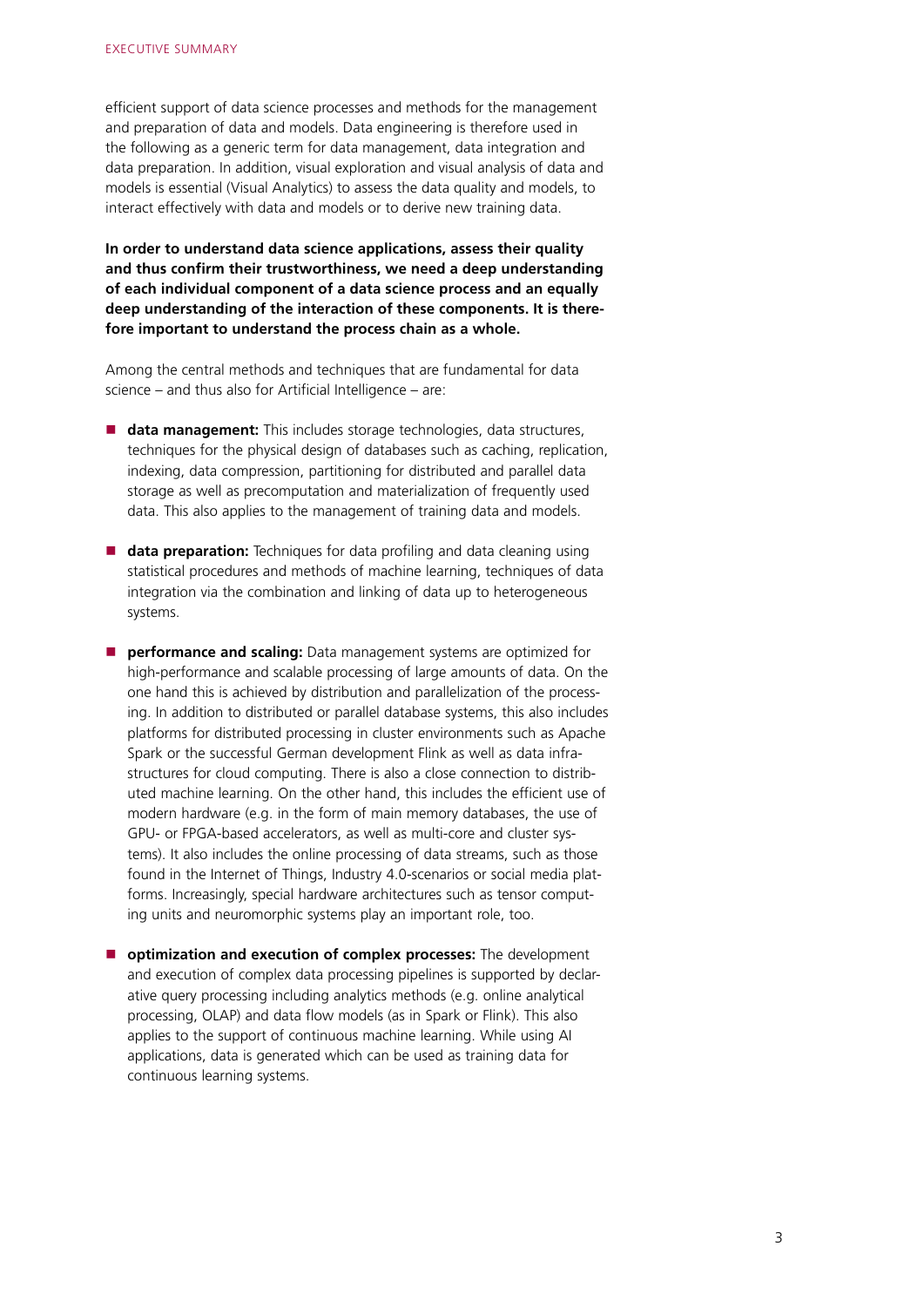**ensuring repeatability and traceability:** Especially for data-driven learning processes, it is important to make the modelling process repeatable and traceable, for example to be able to trace incorrect predictions, changes in training data or in processing. For this purpose, data management techniques such as data versioning, time-travel requests or auditing offer solutions.

There are various approaches to use data more efficiently and effectively to benefit society in the future and to promote the understanding of data science processes and data management technologies in our society – a society in which collecting, processing and analysing data is a basis for prosperity, simplification of everyday life and scientific progress. This includes among other things:

- **data literacy:** As already demanded by the German Informatics Society (GI), schools and universities must emphasize data literacy more broadly. This goes far beyond teaching computer science in schools or university programmes related to computer science. It includes providing the opportunities to acquire the skills needed to access, collect and assess the quality of data and to become familiar with tools for data processing and analysis and for the visualization and critical interpretation of results.
- **data science/data engineering training:** More emphasis should be placed on data engineering topics in data science programmes and in computer science courses. This goes beyond the content of classical database lectures, and concerns, for example, data-literacy skills, aspects of data integration and data quality, data exploration and data visualization, alternative data models and paradigms of data processing. The German Informatics Society's working group "Data Science/Data Literacy", in collaboration with Plattform Lernende Systeme, has developed recommendations for university programs and advanced training in the field of data science (Gesellschaft für Informatik, 2019).
- **infrastructure and data:** Successful models should not be adopted without reflection. Even if they are as impressive as the examples and the application of AI labs at Internet companies. In addition to understanding the learning methods and their limitations and knowledge of the training data used, this also requires the possibility to conduct comparable elaborate learning procedures. This demands suitable infrastructures with sufficient storage and computing capacity and data collections (e.g. for training data).

At the same time, "small-data"-methods must also be given consideration. Areas of application that are particularly important in Germany, such as medical technology or mechanical engineering, are characterized by significantly smaller data volumes. This is particularly true in the area of SMEs, where data are often poorly integrated and small in scale. Infrastructures, research and training programs for the AI sector should take this situation into account.

Overall, data management technologies play a central role for projects such as European data spaces, which the European Commission, for example, wants to push forward in its data strategy (European Commission, 2020), and for cloud-based data infrastructures such as GAIA-X or data ecosystems in general. Since computing infrastructures are themselves the subject of research, such infrastructures must be strengthened and expanded.